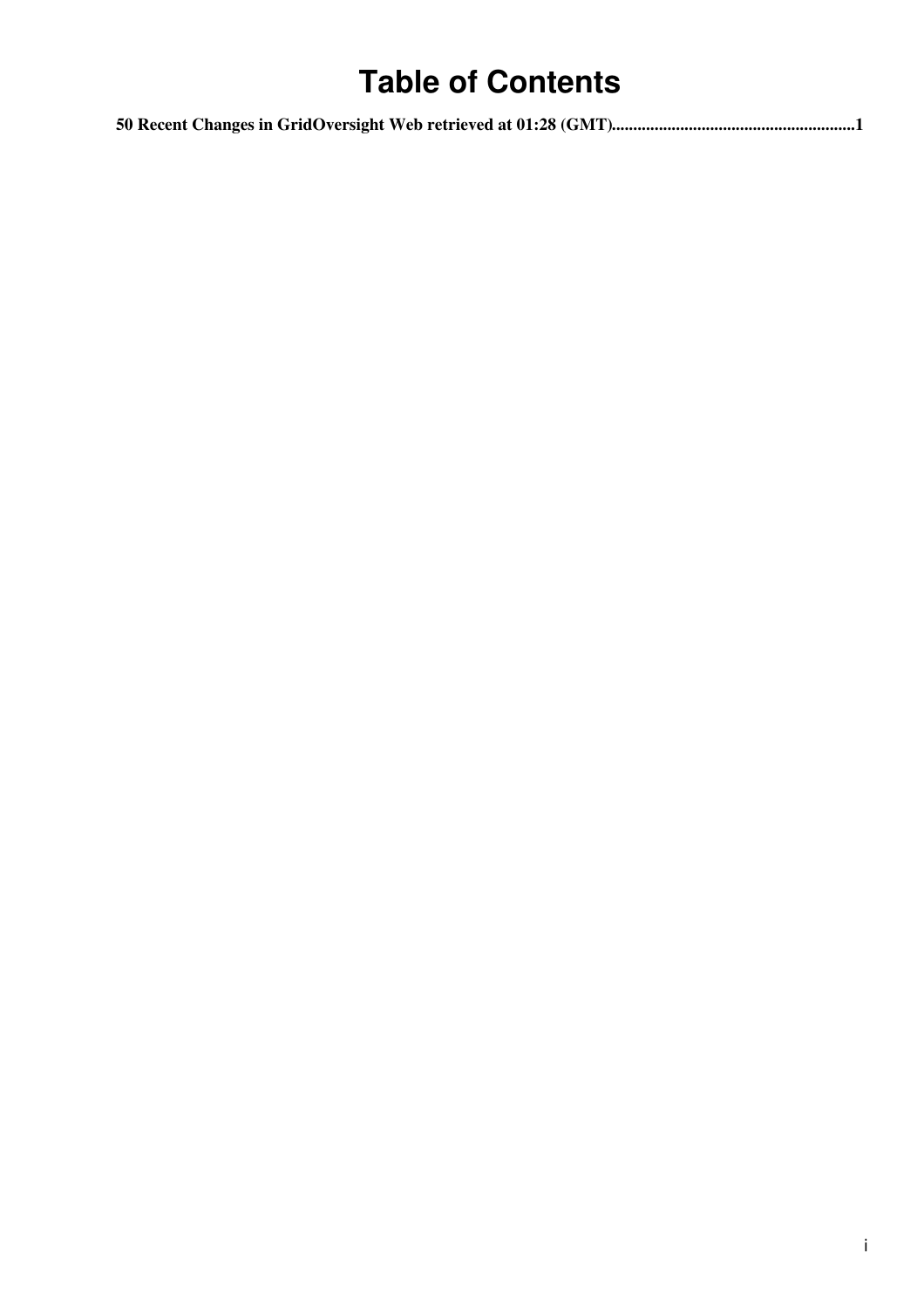# <span id="page-1-0"></span>**50 Recent Changes in GridOversight Web retrieved at 01:28 (GMT)**

#### **[Supporters](https://wiki-igi.cnaf.infn.it/twiki/bin/view/GridOversight/Supporters)**

[CristinaAiftimiei](https://wiki-igi.cnaf.infn.it/twiki/bin/edit/Main/CristinaAiftimiei?topicparent=GridOversight.WebChanges;nowysiwyg=0) r40 - [2015-11-11 - 05:03](https://wiki-igi.cnaf.infn.it/twiki/bin/rdiff/GridOversight/Supporters)

Descrizione delle operazioni I turni settimanali cominciano alle 14 del lunedi` e terminano alle 14 del lunedi` successivo, da svolgersi in orario d'ufficio...

#### **[TurniSettimanali](https://wiki-igi.cnaf.infn.it/twiki/bin/view/GridOversight/TurniSettimanali)**

[AlessandroPaolini](https://wiki-igi.cnaf.infn.it/twiki/bin/view/Main/AlessandroPaolini) r4 - [2015-01-23 - 09:28](https://wiki-igi.cnaf.infn.it/twiki/bin/rdiff/GridOversight/TurniSettimanali) 

torna a Supporters Calendario dei Turni Settimana Incaricati 2 Febbraio Michelotto, Traldi 26 Gennaio Boccia, Paolini 19 Gennaio Michelotto, Traldi...

## **[UgradePlansToEMI3](https://wiki-igi.cnaf.infn.it/twiki/bin/view/GridOversight/UgradePlansToEMI3)** [AlessandroPaolini](https://wiki-igi.cnaf.infn.it/twiki/bin/view/Main/AlessandroPaolini)

r54 - [2014-04-30 - 08:47](https://wiki-igi.cnaf.infn.it/twiki/bin/rdiff/GridOversight/UgradePlansToEMI3)

Decommission of EMI 2 and upgrade to EMI 3 Start of EMI 2 decommissioning campaign on 03 03 2014 The EMI 2 software will reach end of security updates and support...

#### **[WebHome](https://wiki-igi.cnaf.infn.it/twiki/bin/view/GridOversight/WebHome)**

[AlessandroPaolini](https://wiki-igi.cnaf.infn.it/twiki/bin/view/Main/AlessandroPaolini) r14 - [2014-02-11 - 13:02](https://wiki-igi.cnaf.infn.it/twiki/bin/rdiff/GridOversight/WebHome)

Welcome to the 1 web Replace this text with a short description on how this web is used. Supporters section How to use the ticketing system section...

**[RimozioneLIBI](https://wiki-igi.cnaf.infn.it/twiki/bin/view/GridOversight/RimozioneLIBI)** [AlessandroPaolini](https://wiki-igi.cnaf.infn.it/twiki/bin/view/Main/AlessandroPaolini) r8 - [2013-06-20 - 09:34](https://wiki-igi.cnaf.infn.it/twiki/bin/rdiff/GridOversight/RimozioneLIBI) 

La VO libi ha terminato la sua attivit... **[RegisterTOaVO](https://wiki-igi.cnaf.infn.it/twiki/bin/view/GridOversight/RegisterTOaVO)** [AlessandroPaolini](https://wiki-igi.cnaf.infn.it/twiki/bin/view/Main/AlessandroPaolini) r5 - [2013-06-05 - 13:54](https://wiki-igi.cnaf.infn.it/twiki/bin/rdiff/GridOversight/RegisterTOaVO) 

Register to a VO Users need to be authenticated and authorized in order to get access to grid resources. To this end, users need to be members of one or more Virtual... **[RimozioneBIO](https://wiki-igi.cnaf.infn.it/twiki/bin/view/GridOversight/RimozioneBIO)**

[AlessandroPaolini](https://wiki-igi.cnaf.infn.it/twiki/bin/view/Main/AlessandroPaolini) r2 - [2013-06-05 - 09:02](https://wiki-igi.cnaf.infn.it/twiki/bin/rdiff/GridOversight/RimozioneBIO) 

La VO bio ha cessato la sua attivit... **[UgradePlansToEMI2](https://wiki-igi.cnaf.infn.it/twiki/bin/view/GridOversight/UgradePlansToEMI2)** [AlessandroPaolini](https://wiki-igi.cnaf.infn.it/twiki/bin/view/Main/AlessandroPaolini) r41 - [2013-05-15 - 14:21](https://wiki-igi.cnaf.infn.it/twiki/bin/rdiff/GridOversight/UgradePlansToEMI2)

Upgrade to EMI 2 Start of EMI 1 decommissioning campaign on 04 03 2013 EMI 1 software will reach end of security updates and support on 30 04 2013 (http://www.eu... **[MigrationPlansToEMI](https://wiki-igi.cnaf.infn.it/twiki/bin/view/GridOversight/MigrationPlansToEMI)** [AlessandroPaolini](https://wiki-igi.cnaf.infn.it/twiki/bin/view/Main/AlessandroPaolini) r63 - [2013-02-04 - 13:05](https://wiki-igi.cnaf.infn.it/twiki/bin/rdiff/GridOversight/MigrationPlansToEMI)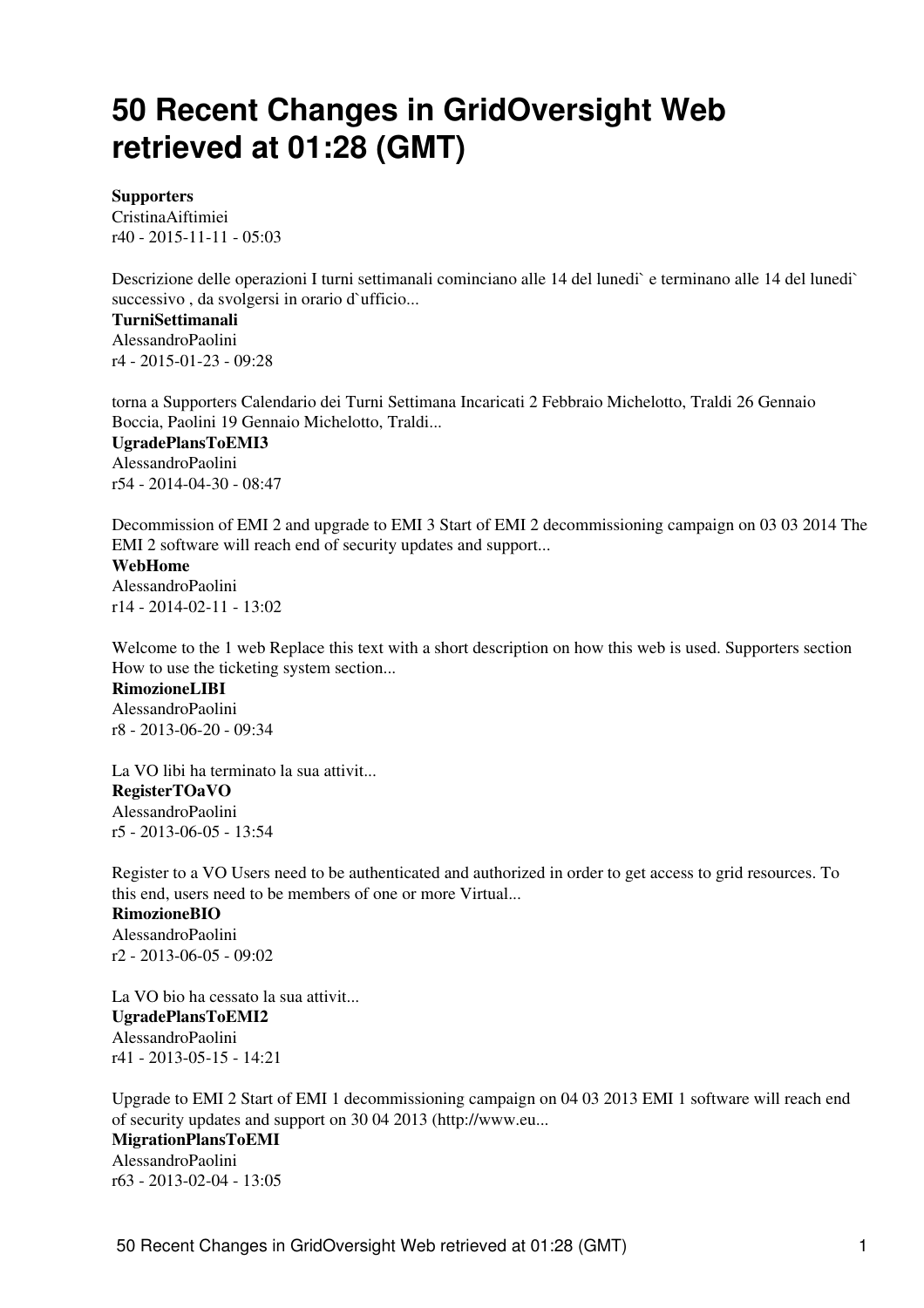### WebChanges < GridOversight < TWiki

PREVIOUSLY... Upgrade of gLite components to UMD All the gLite components have reached the end of support, or will reach the end of support soon. All the gLite 3... **[RegisterToVO](https://wiki-igi.cnaf.infn.it/twiki/bin/view/GridOversight/RegisterToVO)**

[AlessandroPaolini](https://wiki-igi.cnaf.infn.it/twiki/bin/view/Main/AlessandroPaolini) NEW - [2013-01-18 - 15:10](https://wiki-igi.cnaf.infn.it/twiki/bin/rdiff/GridOversight/RegisterToVO) 

TO DELETE Users need to be authenticated and authorized in order to get access to grid resources. To this end, users need to be members of one or more Virtual Organisations...

### **[ControlliAccounting](https://wiki-igi.cnaf.infn.it/twiki/bin/view/GridOversight/ControlliAccounting)** [AlessandroPaolini](https://wiki-igi.cnaf.infn.it/twiki/bin/view/Main/AlessandroPaolini) r5 - [2013-01-09 - 09:09](https://wiki-igi.cnaf.infn.it/twiki/bin/rdiff/GridOversight/ControlliAccounting)

Supporto primo livello accounting E` bene che i problemi riguardanti il sistema di accounting vengano gestiti tramite ticket, in modo da poter tenere traccia della...

#### **[GLite31Deprecation](https://wiki-igi.cnaf.infn.it/twiki/bin/view/GridOversight/GLite31Deprecation)** [AlessandroPaolini](https://wiki-igi.cnaf.infn.it/twiki/bin/view/Main/AlessandroPaolini)

r55 - [2013-01-07 - 15:19](https://wiki-igi.cnaf.infn.it/twiki/bin/rdiff/GridOversight/GLite31Deprecation)

Versioni minime raccomandate da WLCG Nella seguente pagina ... **[Info4RODs](https://wiki-igi.cnaf.infn.it/twiki/bin/view/GridOversight/Info4RODs)** [AlessandroPaolini](https://wiki-igi.cnaf.infn.it/twiki/bin/view/Main/AlessandroPaolini) r11 - [2012-11-09 - 10:43](https://wiki-igi.cnaf.infn.it/twiki/bin/rdiff/GridOversight/Info4RODs)

In questa pagina ... **[RODRepFeb12](https://wiki-igi.cnaf.infn.it/twiki/bin/view/GridOversight/RODRepFeb12)** [AlessandroPaolini](https://wiki-igi.cnaf.infn.it/twiki/bin/view/Main/AlessandroPaolini) NEW - [2012-05-28 - 14:38](https://wiki-igi.cnaf.infn.it/twiki/bin/rdiff/GridOversight/RODRepFeb12) 

Handover : 06 02 2012 Open tickets (#78942) GRISU COMETA INAF CT submission problem on inaf ce 01.ct.pi2s2.it #78938) GRISU COMETA INAF CT srm put on...

#### **[RODRepMar12](https://wiki-igi.cnaf.infn.it/twiki/bin/view/GridOversight/RODRepMar12)**

[AlessandroPaolini](https://wiki-igi.cnaf.infn.it/twiki/bin/view/Main/AlessandroPaolini) NEW - [2012-05-28 - 14:06](https://wiki-igi.cnaf.infn.it/twiki/bin/rdiff/GridOversight/RODRepMar12) 

Handover 2012 03 05 INFN MILANO ATLASC isn't published accounting data, problem tracked into #12685 and #12954 tickets closed #12950 (GGUS 79819) INFN...

### **[RODRepApr12](https://wiki-igi.cnaf.infn.it/twiki/bin/view/GridOversight/RODRepApr12)**

[AlessandroPaolini](https://wiki-igi.cnaf.infn.it/twiki/bin/view/Main/AlessandroPaolini) r2 - [2012-05-28 - 14:01](https://wiki-igi.cnaf.infn.it/twiki/bin/rdiff/GridOversight/RODRepApr12) 

Handover : 2012 04 02 tickets opened: #13134 UNI PERUGIA: SRM failures #13083 GRISU COMETA UNICT DIIT: job submission Timeout Warning ticket without... **[RODReport](https://wiki-igi.cnaf.infn.it/twiki/bin/view/GridOversight/RODReport)**

[AlessandroPaolini](https://wiki-igi.cnaf.infn.it/twiki/bin/view/Main/AlessandroPaolini) NEW - [2012-05-28 - 12:36](https://wiki-igi.cnaf.infn.it/twiki/bin/rdiff/GridOversight/RODReport) 

Report di Handover Handover : 2012 05 28 Ticket open: INFN PISA 13404 (GGUS 82564): batch system problems; now they should be solved by some alarms still exists...

#### **[VoCreation](https://wiki-igi.cnaf.infn.it/twiki/bin/view/GridOversight/VoCreation)**

[AlessandroPaolini](https://wiki-igi.cnaf.infn.it/twiki/bin/view/Main/AlessandroPaolini) NEW - [2012-02-24 - 13:00](https://wiki-igi.cnaf.infn.it/twiki/bin/rdiff/GridOversight/VoCreation) 

VO Creation and Security Policies When an experiment asks to enter in grid and to form a new Virtual Organization, a formal request is needed. VO Security Policies...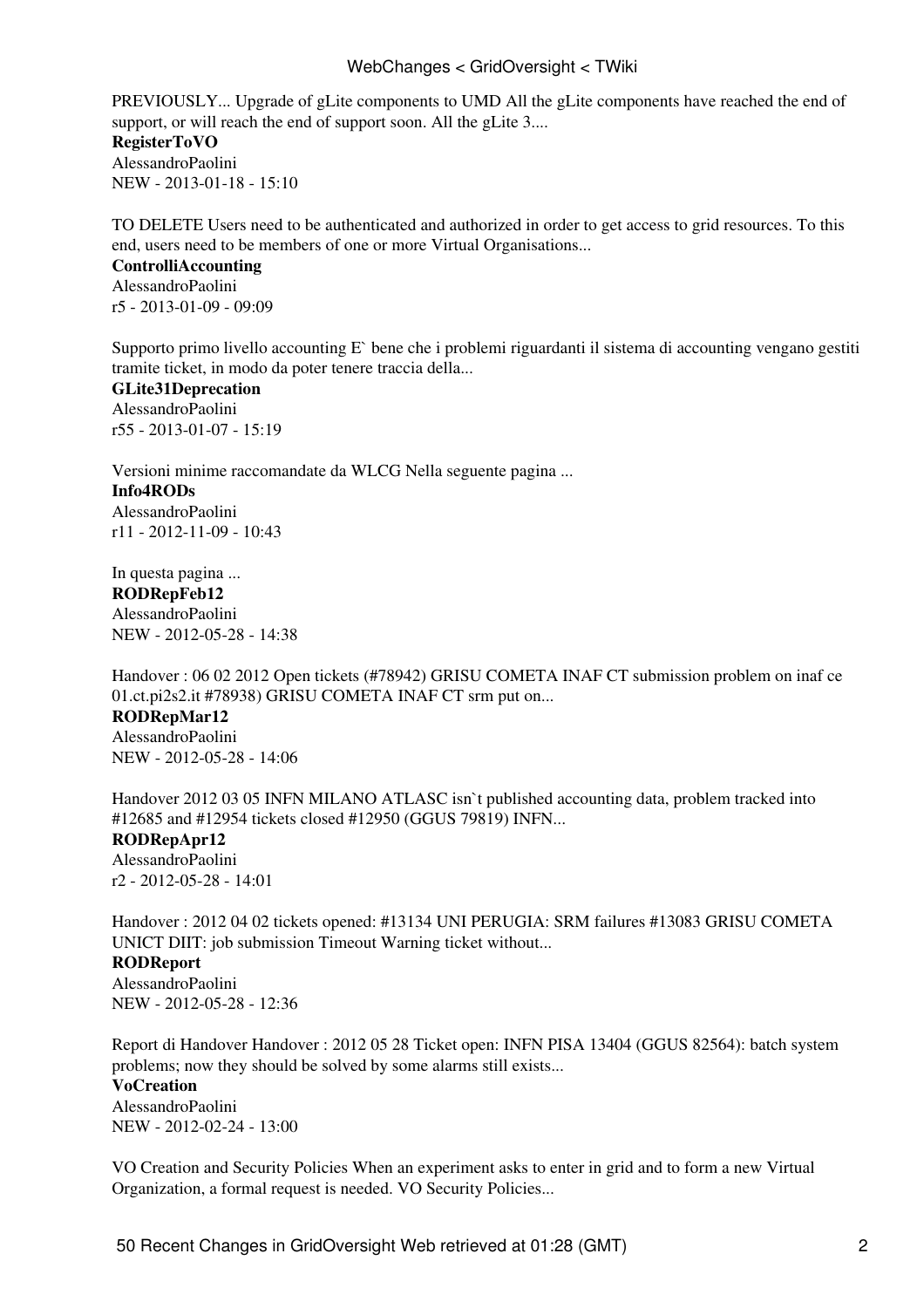**[UsingTickets](https://wiki-igi.cnaf.infn.it/twiki/bin/view/GridOversight/UsingTickets)**

[PaoloVeronesi](https://wiki-igi.cnaf.infn.it/twiki/bin/view/Main/PaoloVeronesi) r5 - [2012-01-19 - 08:12](https://wiki-igi.cnaf.infn.it/twiki/bin/rdiff/GridOversight/UsingTickets) 

AlessandroPaolini 2011 12 21 How to use ticketing system In order to access to our ticketing system you have to login at https://ticketing.cnaf.infn.it/checklist...

**[SiteCertification](https://wiki-igi.cnaf.infn.it/twiki/bin/view/GridOversight/SiteCertification)** [AlessandroPaolini](https://wiki-igi.cnaf.infn.it/twiki/bin/view/Main/AlessandroPaolini) r3 - [2011-10-28 - 13:10](https://wiki-igi.cnaf.infn.it/twiki/bin/rdiff/GridOversight/SiteCertification) 

AlessandroPaolini 2010 11 26 How to test a site before putting it into production grid Be sure that its GIIS url is contained in the BDII (gridit bdii 01.cnaf...

#### **[WebPreferences](https://wiki-igi.cnaf.infn.it/twiki/bin/view/GridOversight/WebPreferences)** [TWikiAdminUser](https://wiki-igi.cnaf.infn.it/twiki/bin/view/Main/TWikiAdminUser) r2 - [2011-10-27 - 08:12](https://wiki-igi.cnaf.infn.it/twiki/bin/rdiff/GridOversight/WebPreferences)

GridOversight Web Preferences The following settings are web preferences of the GridOversight web. These preferences overwrite the site level preferences...

**[WebStatistics](https://wiki-igi.cnaf.infn.it/twiki/bin/view/GridOversight/WebStatistics) [TWikiGuest](https://wiki-igi.cnaf.infn.it/twiki/bin/view/Main/TWikiGuest)** r8 - [2011-08-25 - 07:44](https://wiki-igi.cnaf.infn.it/twiki/bin/rdiff/GridOversight/WebStatistics) 

Statistics for GridOversight Web Month: Topic views: Topic saves: File uploads: Most popular topic views: Top contributors for topic...

**[WebTopMenu](https://wiki-igi.cnaf.infn.it/twiki/bin/view/GridOversight/WebTopMenu)** [TWikiContributor](https://wiki-igi.cnaf.infn.it/twiki/bin/view/Main/TWikiContributor) NEW - [2010-05-21 - 06:22](https://wiki-igi.cnaf.infn.it/twiki/bin/rdiff/GridOversight/WebTopMenu) 

Top Menu of GridOversight Web This topic defines the menu structure of the GridOversight web, used by the TopMenuSkin. 1 Web` Create...

**[WebLeftBar](https://wiki-igi.cnaf.infn.it/twiki/bin/view/GridOversight/WebLeftBar)** [TWikiContributor](https://wiki-igi.cnaf.infn.it/twiki/bin/view/Main/TWikiContributor) NEW - [2007-05-09 - 21:29](https://wiki-igi.cnaf.infn.it/twiki/bin/rdiff/GridOversight/WebLeftBar) 

1 Web Create New Topic Index Search Changes Notifications RSS Feed Statistics Preferences **WebChanges** [TWikiContributor](https://wiki-igi.cnaf.infn.it/twiki/bin/view/Main/TWikiContributor) NEW - [2006-11-15 - 19:43](https://wiki-igi.cnaf.infn.it/twiki/bin/rdiff/GridOversight/WebChanges) 

**[WebIndex](https://wiki-igi.cnaf.infn.it/twiki/bin/view/GridOversight/WebIndex)** [TWikiContributor](https://wiki-igi.cnaf.infn.it/twiki/bin/view/Main/TWikiContributor) NEW - [2006-11-15 - 19:43](https://wiki-igi.cnaf.infn.it/twiki/bin/rdiff/GridOversight/WebIndex) 

**[WebSearch](https://wiki-igi.cnaf.infn.it/twiki/bin/view/GridOversight/WebSearch)** [TWikiContributor](https://wiki-igi.cnaf.infn.it/twiki/bin/view/Main/TWikiContributor) NEW - [2006-11-15 - 19:43](https://wiki-igi.cnaf.infn.it/twiki/bin/rdiff/GridOversight/WebSearch) 

**[WebSearchAdvanced](https://wiki-igi.cnaf.infn.it/twiki/bin/view/GridOversight/WebSearchAdvanced)**

[TWikiContributor](https://wiki-igi.cnaf.infn.it/twiki/bin/view/Main/TWikiContributor) NEW - [2006-11-15 - 19:43](https://wiki-igi.cnaf.infn.it/twiki/bin/rdiff/GridOversight/WebSearchAdvanced) 

**[WebTopicList](https://wiki-igi.cnaf.infn.it/twiki/bin/view/GridOversight/WebTopicList)** [TWikiContributor](https://wiki-igi.cnaf.infn.it/twiki/bin/view/Main/TWikiContributor) NEW - [2006-11-15 - 19:43](https://wiki-igi.cnaf.infn.it/twiki/bin/rdiff/GridOversight/WebTopicList)